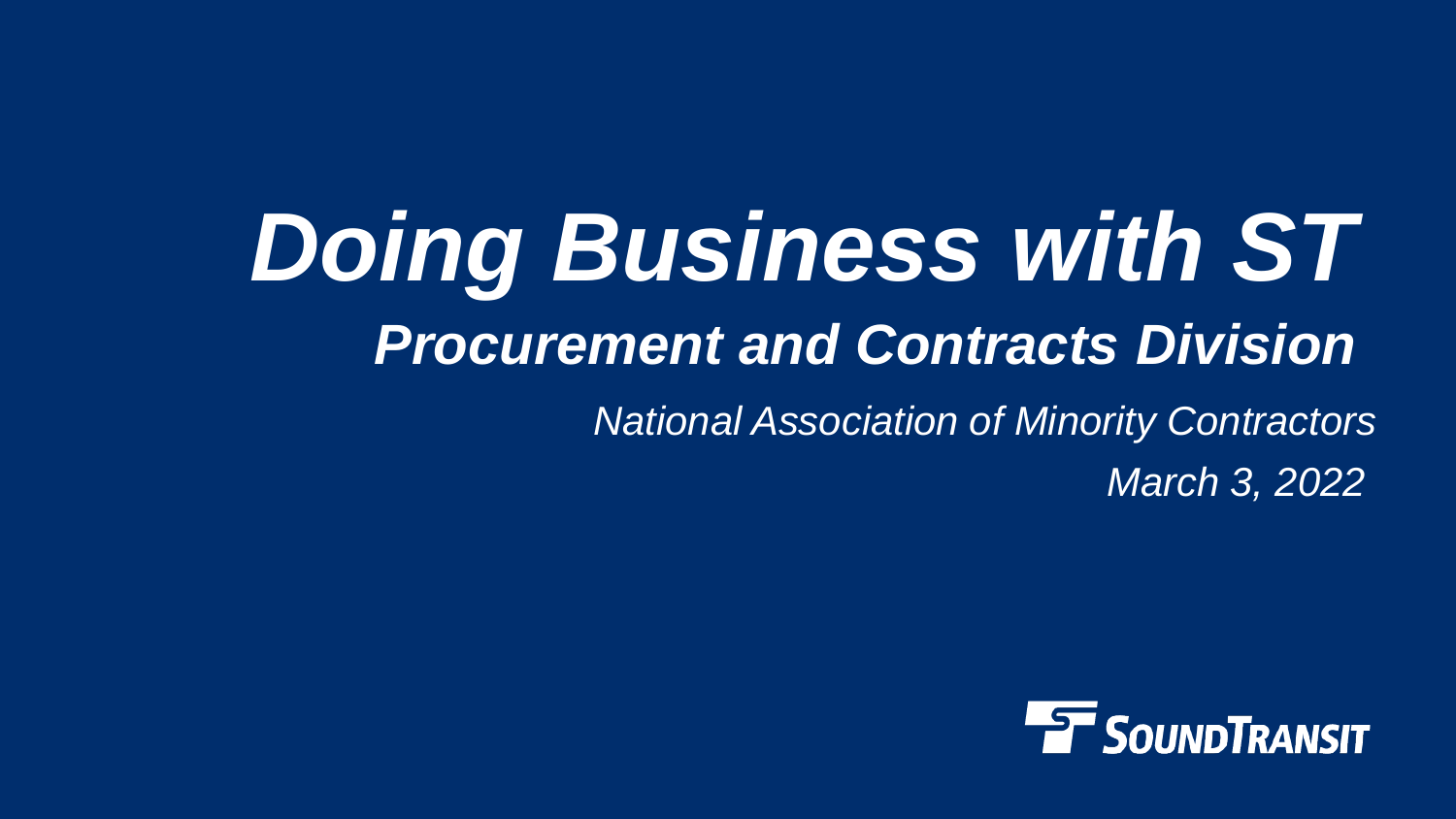### *Who we are*

- **The Procurement & Contracts Division (P&CD) is Sound Transit's professional, centralized procurement function located in the Executive Department.**
- **Through the P&C Division, public solicitations are issued and procurement contracts are awarded for all of the agency's capital, operating and administrative requirements including architectural and engineering services, construction, maintenance, equipment, materials, technology and professional, technical and support services.**

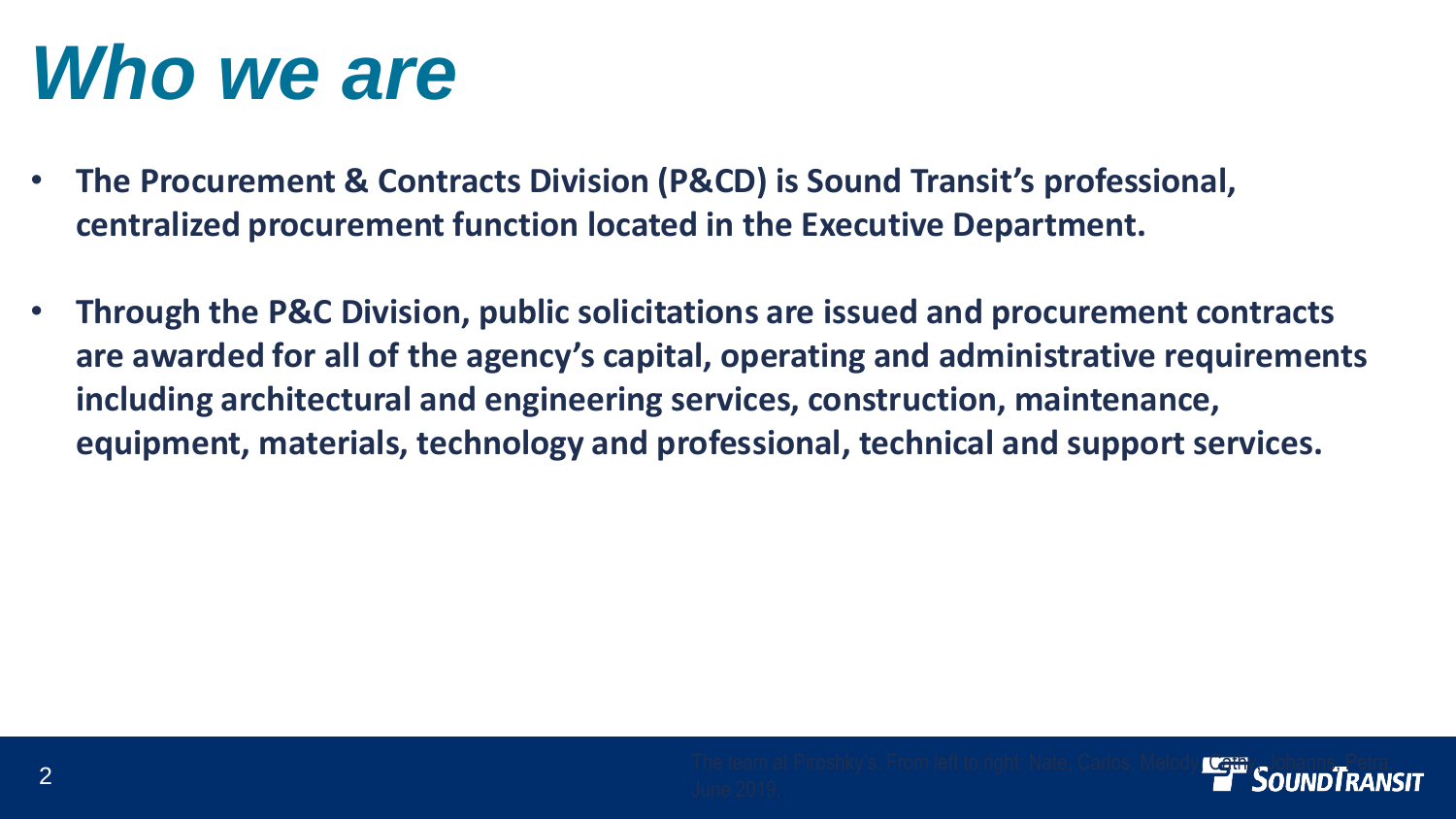### *Who we are*

**We are:**

- **Expert, experienced procurement and agreements professionals.**
- **Led by the Chief Procurement and Contracts Officer (CPO) Ted Lucas.**
- **The Division holds the Pareto Award of Excellence in Public Procurement.**

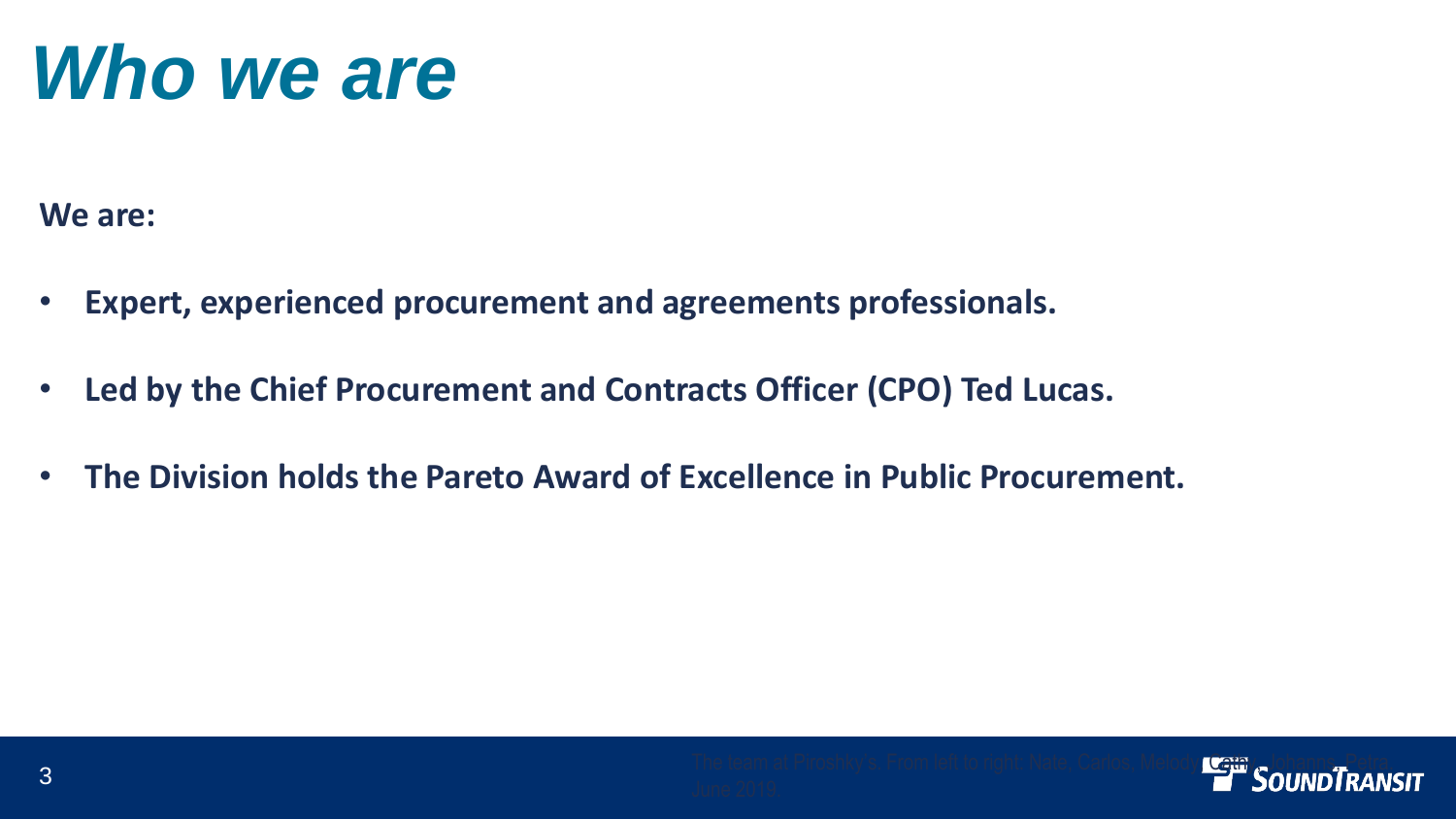# *Core Principles*

**The core principles of our work are:**

- **Competition**
- **Integrity**
- **Equity**
- **Sustainability**

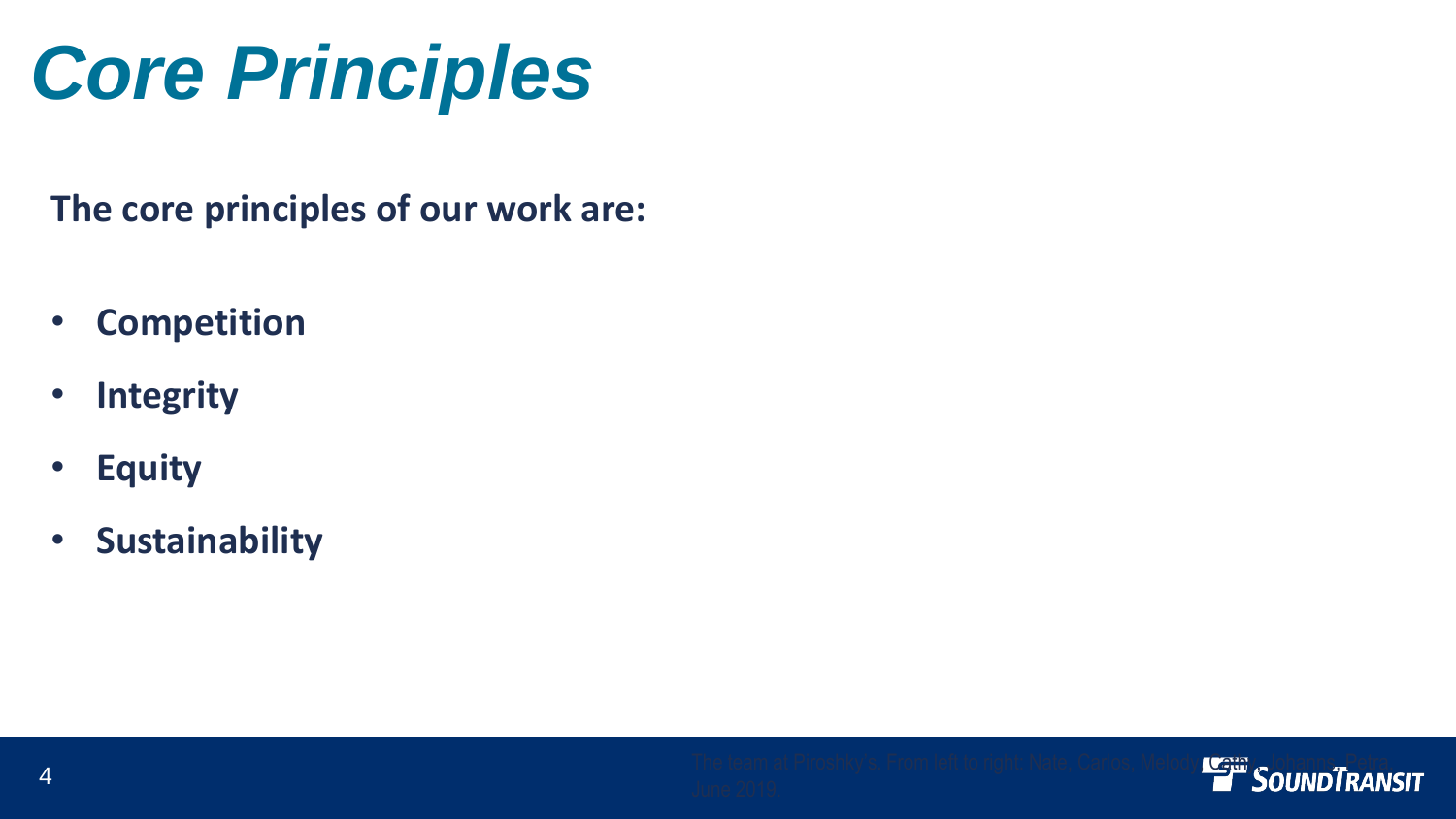## *How We're Organized*



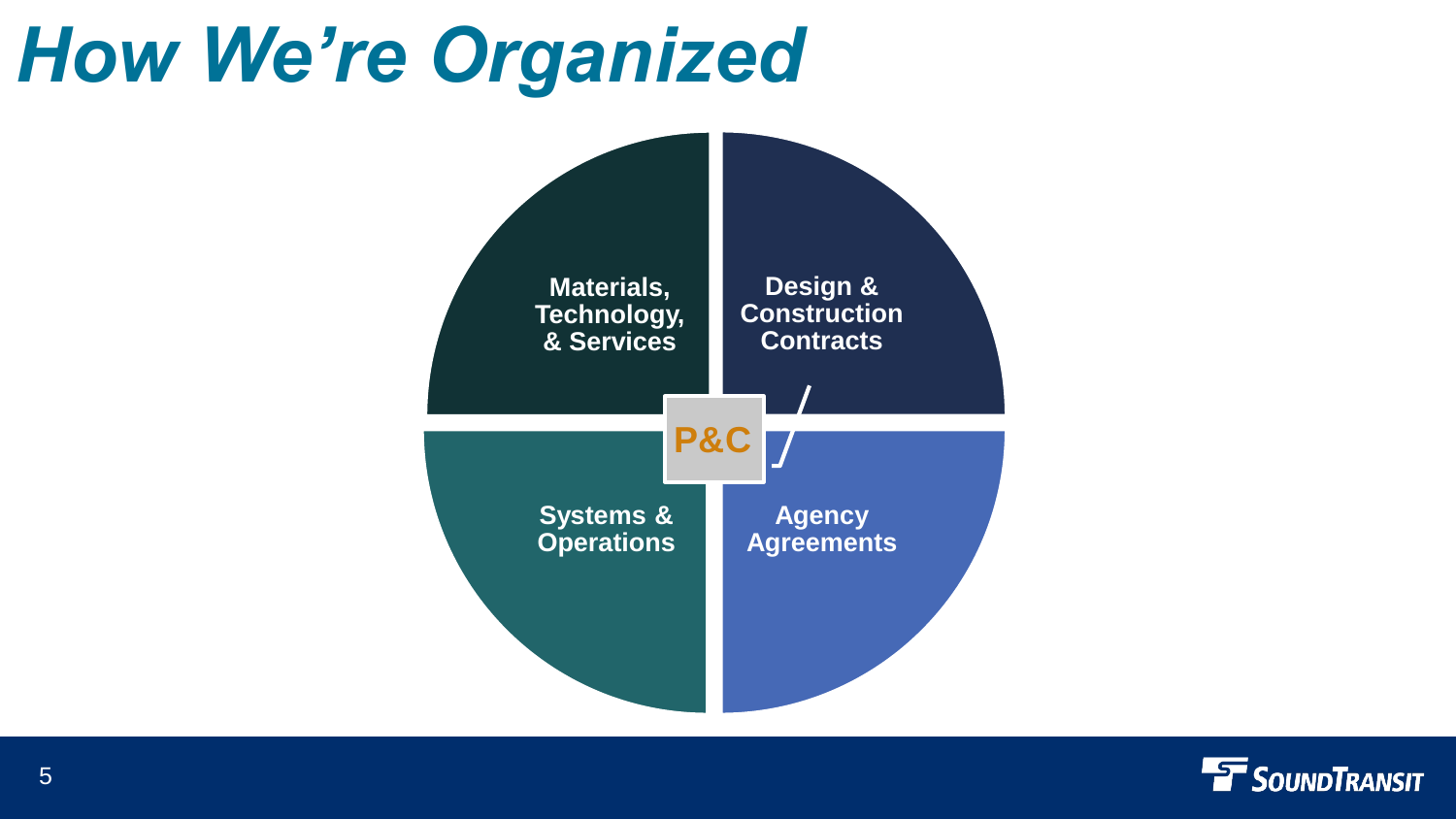### *Equity in Contracting Goals*

- **Reducing process/contractual barriers to Small/Disadvantaged Businesses**
- **Increasing the experience/competiveness of Small/Disadvantaged Businesses**
- **Increasing equity and inclusion through Prime selection in the evaluation process**
- **Improving connections to Small/Disadvantaged Businesses with Primes and Sound Transit**
- **Improving communication and information sharing with Primes and Subs**
- **Explore Contract Packaging for Small/Disadvantaged Businesses**

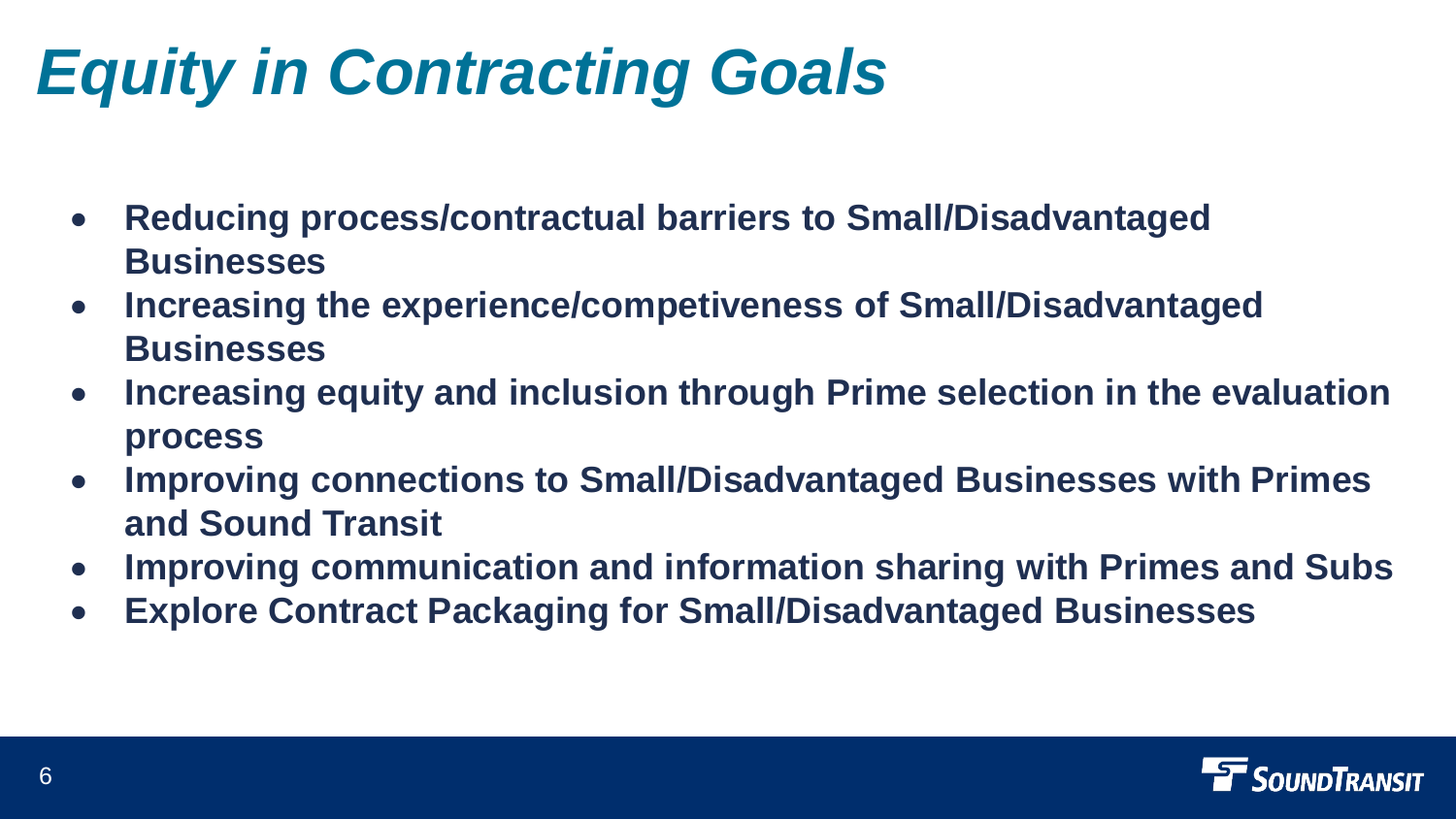# *Contracting Opportunities*

• **For Contracting Opportunities, please visit [http://vendorportal.soundtransit.org](http://vendorportal.soundtransit.org/) for more information and to register.**

• **We are committed to fair, competitive and transparent procurement practices and to obtaining the best value for our customers while expending the region's taxpayer dollars efficiently, effectively and responsibly. We procure goods, services and public works from qualified offerors and award contracts to suppliers, service providers and contractors who are deemed capable of meeting contract requirements.** 

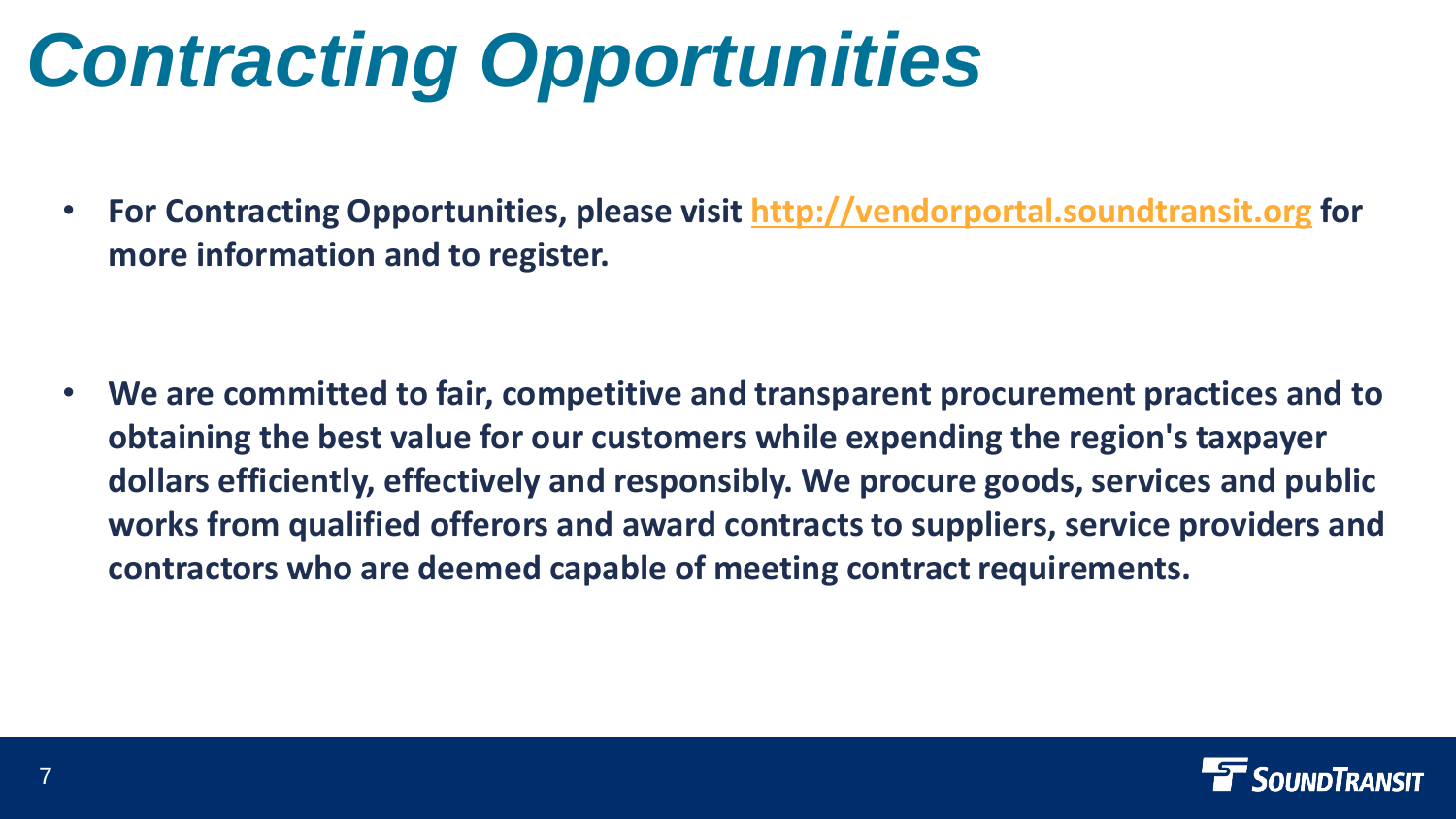

### **Sound Transit's Solicitation Portal**

**Bid Listing** 

| <b>Solicitation Number</b> | <b>Solicitation Name</b>                                                                 | Closing Date (MM/DD/YYYY) | <b>Date Posted</b><br>(MM/DD/YYYY) | Days Left | Status Q                |
|----------------------------|------------------------------------------------------------------------------------------|---------------------------|------------------------------------|-----------|-------------------------|
| CN 0139-21                 | ST Central Link OMF Security Improvements - Perimeter Fence<br>Replacement               | 03/04/2022 02:00:00 PM PT | 02/03/2022                         | 3 days    | <b>Open for Bidding</b> |
| RP 0003-22                 | Safety and Security Certification Services                                               | 03/07/2022 02:00:00 PM PT | 02/07/2022                         | 6 days    | <b>Open for Bidding</b> |
| RP 0176-21                 | Real Time Arrival Alerts & Accessible Wayfinding                                         | 03/08/2022 03:00:00 PM PT | 02/03/2022                         | 7 days    | Open for Bidding        |
| RP 0002-22                 | <b>New Intranet Platform</b>                                                             | 03/09/2022 01:01:00 PM PT | 01/20/2022                         | 8 days    | <b>Open for Bidding</b> |
| CN 0196-21                 | <b>OMFC LCC HVAC Replacement</b>                                                         | 03/11/2022 02:00:00 PM PT | 02/08/2022                         | 10 days   | <b>Open for Bidding</b> |
| SW 0009-22                 | Auburn Station Pedestrian Bridge Stair Repair                                            | 02/25/2022 02:00:00 PM PT | 01/28/2022                         |           | Closed                  |
| RP 0200-21                 | Citizen Oversight Panel Administrator Services                                           | 02/22/2022 05:00:00 PM PT | 01/24/2022                         |           | Closed                  |
| SW 0013-22                 | BEACON HILL - ELEVATOR ENTRANCE FLOORING                                                 | 02/18/2022 05:00:00 PM PT | 02/02/2022                         |           | Closed                  |
| RP 0194-21                 | On-Call Community Engagement Services for Transit Oriented<br>Development (TOD) Projects | 02/15/2022 02:00:00 PM PT | 01/18/2022                         |           | Closed                  |
| RP 0185-21                 | <b>Ridership Forecasting Support Services</b>                                            | 02/10/2022 02:00:00 PM PT | 01/10/2022                         |           | Closed                  |

Items (

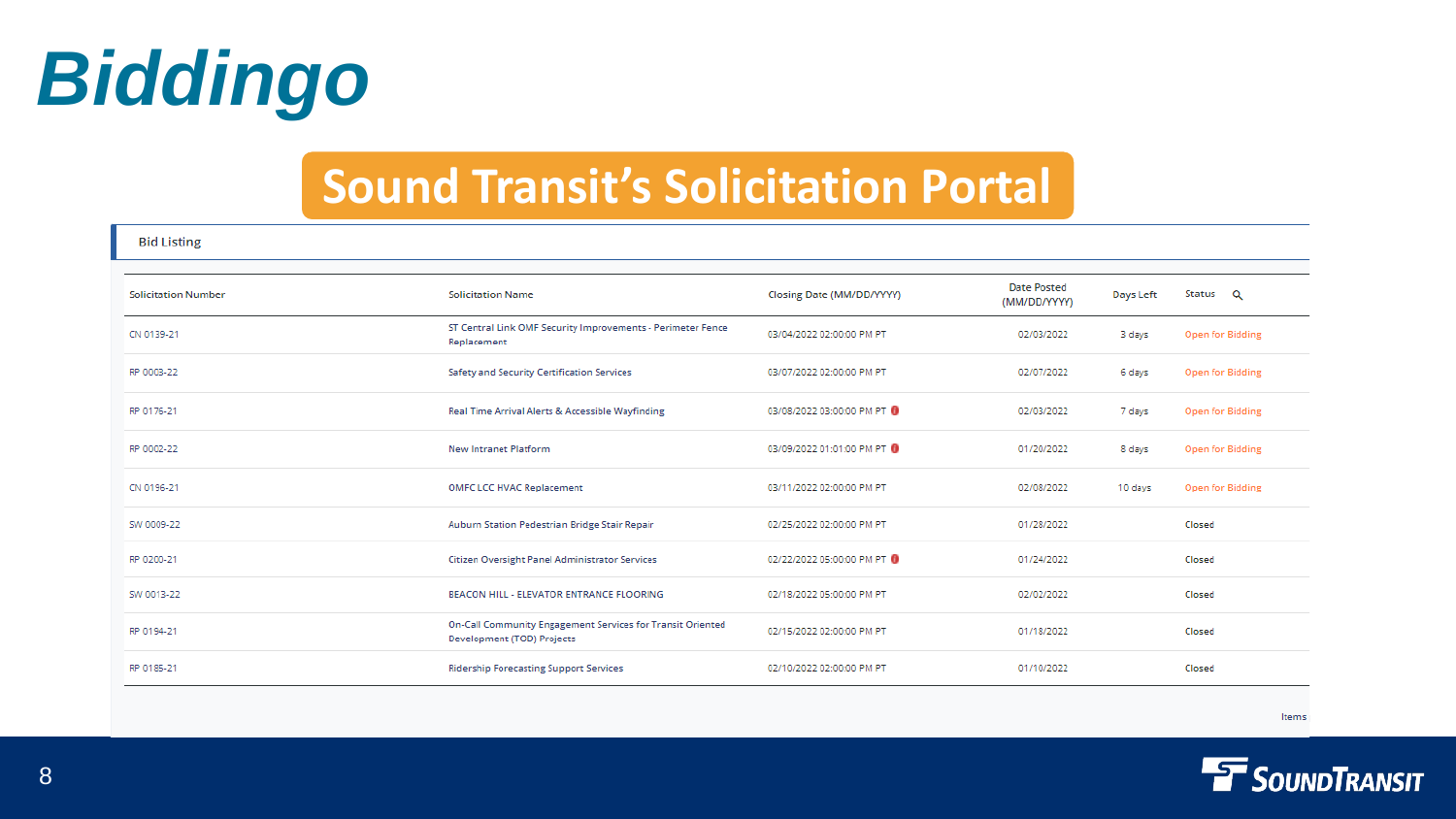### *Municipal Research and Service Center Roster*



Are you a Washington State Public Agency? We can save you time and money. Learn more now.

MRSC Rosters is used by 608 **Washington Public Agencies** 

**SMALL WORKS ROSTER SWR firms may provide new construction, renovation, and refurbishment services for various Sound Transit locations for projects estimated to cost less than \$350,000. To register for Sound Transit's Small Works Roster, select Sound Transit (Central Puget Sound Regional Transit Authority) from the MRSC Public Agency list. If you are already a member of MRSC Rosters, simply select Sound Transit from the MRSC Public Agency list**.

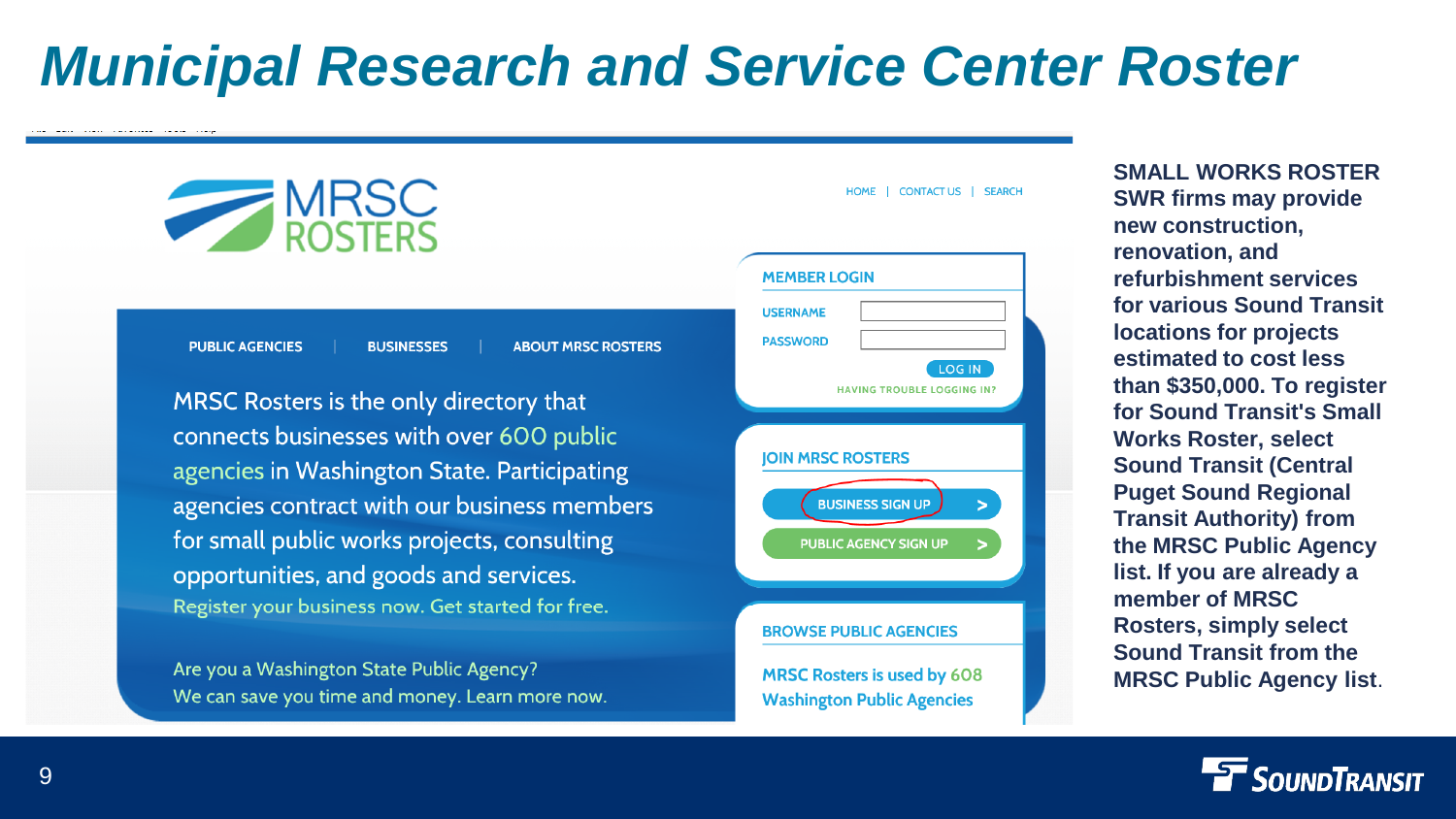## *Future Procurements*

*[soundtransit.org/get-to-know-us/doing-business-with-us/procurement-contracts](https://www.soundtransit.org/get-to-know-us/doing-business-with-us/procurement-contracts)*

#### *Procurement Snapshot*

*Bi-weekly snapshot of Active and Immediate Future Procurements (Future dates are estimated).*

#### *Quarterly Look-ahead*

*A&E and construction procurements upcoming over a period of 18-24 months.*